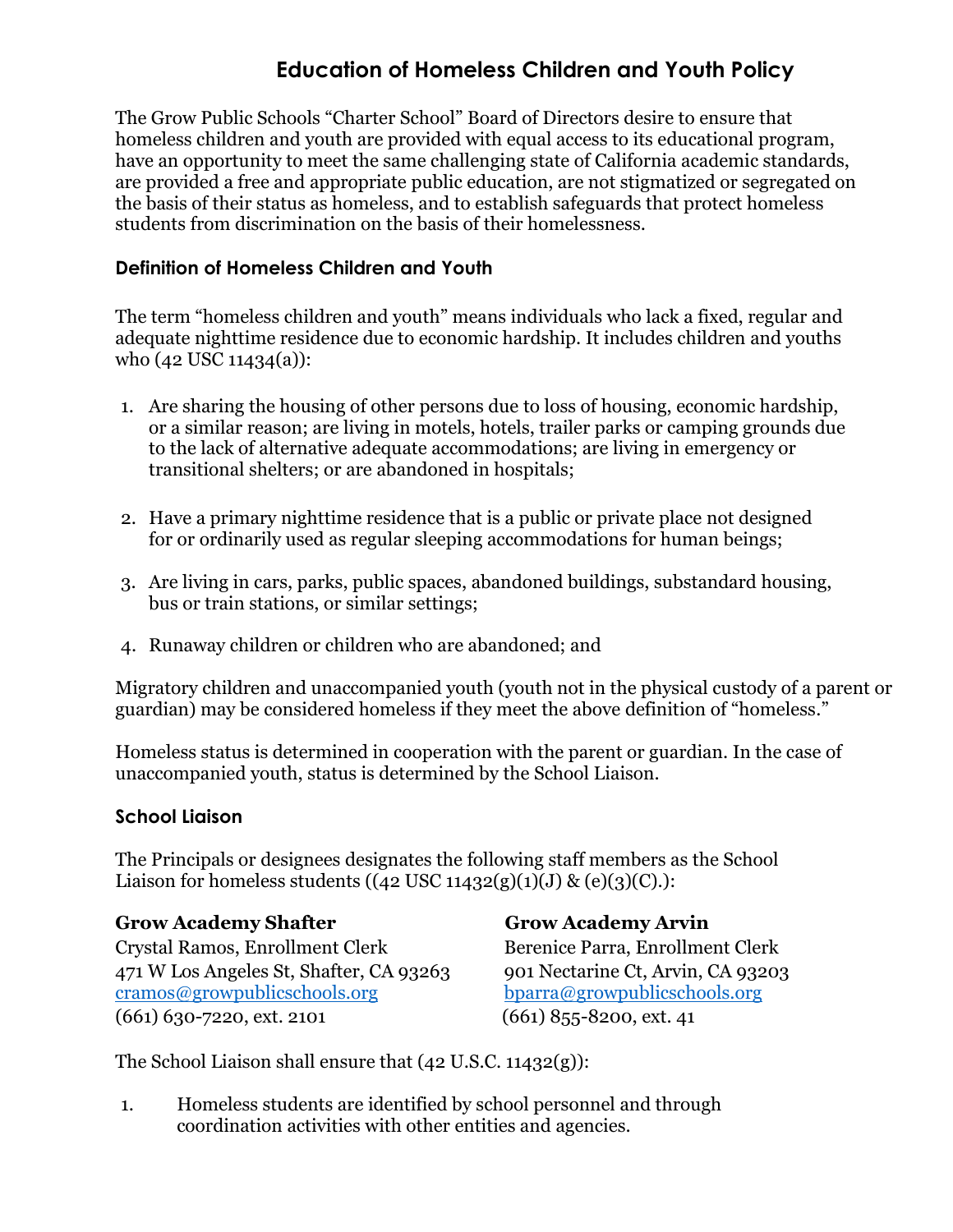- 2. Homeless students enroll in and have a full and equal opportunity to succeed at Grimmway Schools.
- 3. Homeless students and families receive educational services for which they are eligible, including services through Head Start programs, and referrals for the coordination of health care services, dental services, mental health services and substance abuse services, housing services, and other appropriate services.
- 4. Parents/guardians are informed of the educational and related opportunities available to their children and are provided with meaningful opportunities to participate in the education of their children.
- 5. Public notice of the educational rights of homeless children is disseminated at places frequented by parents or guardians of such youths, and unaccompanied youths, including schools, shelters, public libraries, and soup kitchens, and in a manner and form understandable to the parents and guardians of homeless youth and unaccompanied youth.
- 6. Enrollment/admissions disputes are mediated in accordance with law, Grimmway Schools charter, and Board policy.
- 7. Parents/guardians and any unaccompanied youth are fully informed of all transportation services, as applicable.
- 8. The school personnel providing services receive professional development and other support.
- 9. The School Liaison collaborates with State coordinators and community and school personnel responsible for the provision of education and related services to homeless children and youths.
- 10. Unaccompanied youth are enrolled in school; have opportunities to meet the same challenging State academic standards as the State establishes for other children and youth; and are informed of their status as independent students under section 480 of the Higher Education Act of 1965 and that the youths may obtain assistance from the School Liaison to receive verification of such status for the purposes of the Free Application for Federal Student Aid described in section 483 of the Act.

# **Enrollment**

Charter School shall immediately admit/enroll the student (subject to the Charter School's capacity and pursuant to the procedures stated in the Charter School charter petition and Board policy), even if the student lacks records normally required for enrollment. Records will immediately be requested from the previous school. (42 USC  $11432(g)(3)(C)$ .

If the student needs to obtain immunizations or does not possess immunization or other medical records, the Board of Directors shall refer the parent/guardian to the School Liaison. The School Liaison shall assist the parent/guardian in coordinating and obtaining the necessary immunizations or records for the student. (42 USC  $11432(g)(3)(C)$ .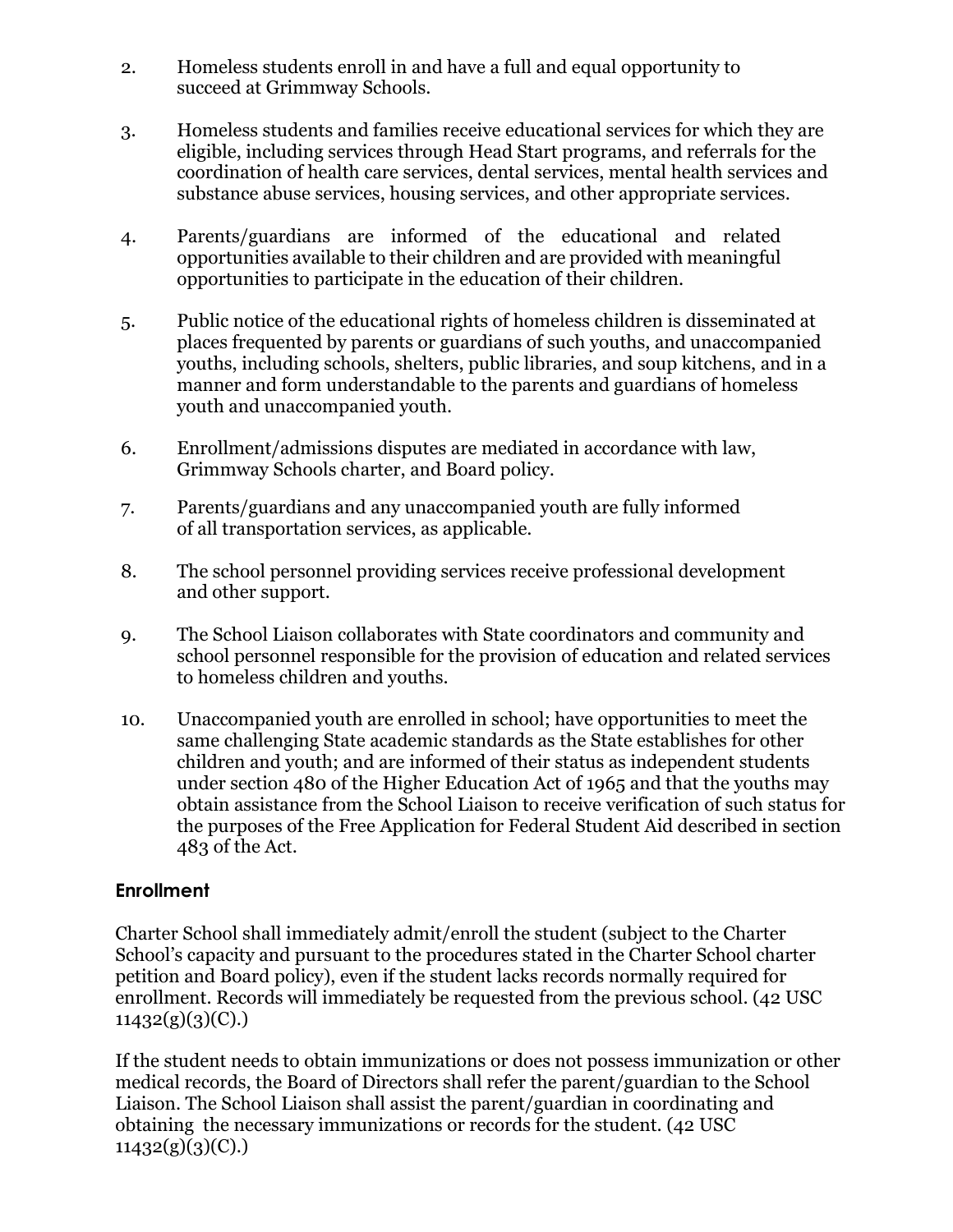# **Enrollment Disputes**

If a dispute arises over admissions/enrollment, the student shall be immediately admitted, pending resolution of the dispute.  $(42 \text{ USC } 11432(g)(3)(E))$ 

The parent/guardian shall be provided with a written explanation of the admission/enrollment decision, including an explanation of the parent/guardian's right to appeal the decision. The parent/guardian shall also be referred to the School Liaison.  $(42 \text{ USC } 11432(g)(3)(E))$ 

The School Liaison shall carry out the Board-adopted dispute resolution and complaint process as expeditiously as possible after receiving notice of the dispute. (42 USC  $11432(g)(3)(E)$ .

### **Written Notice**

The Charter School shall provide written notice, at the time any child or youth seeks enrollment in the Charter School, and at least twice annually while the child or youth is enrolled in the Charter School, to the parent or guardian of the child or youth (or, in the case of an unaccompanied youth, the youth) that:

- 1. Shall be signed by the parent or guardian (or, in the case of an unaccompanied youth, the youth);
- 2. Sets forth the general rights provided in this policy;
- 3. Specifically states:
	- a. The choice of schools homeless children and youths are eligible to attend, as provided in 42 U.S.C Section  $11432(g)(3)(A);$
	- b. That no homeless child or youth is required to attend a separate school for homeless children or youths;
	- c. That homeless children and youths shall be provided comparable services described in this policy, including transportation services upon request, educational support services, and meals through school meals programs; and
	- d. That homeless children and youths should not be stigmatized by school personnel; and
- 4. Provides contact information for the School Liaison and the State Coordinator for Education of Homeless Children and Youths.

Such notice shall be provided to the parent or guardian (or, in the case of an unaccompanied youth, the youth) in a manner and form understandable to such parent or guardian (or youth), including, if necessary and to the extent feasible, in the native language of such parent or guardian (or youth).